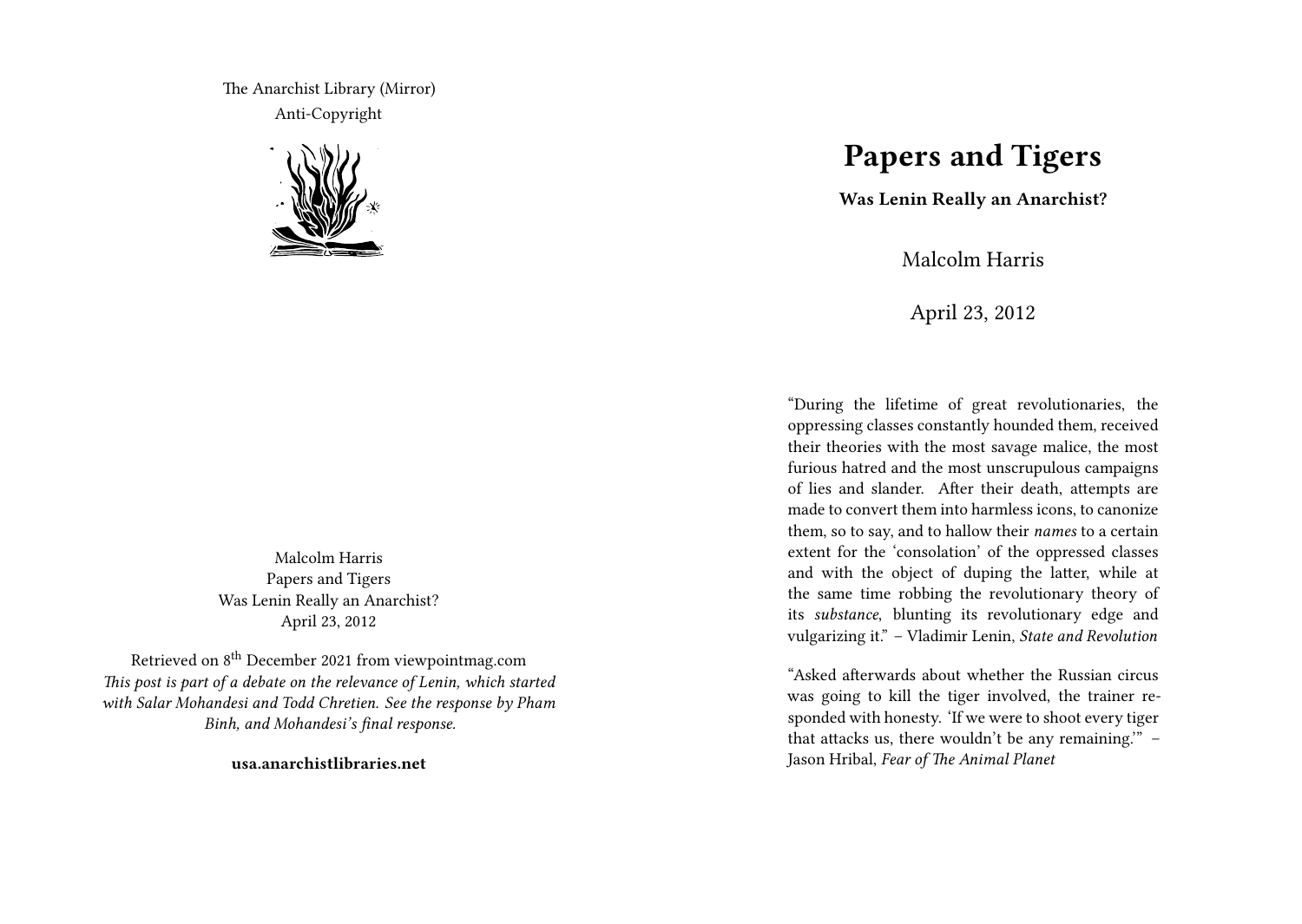Comrade Lenin is just one in a long line of heroes I don't know a lot about. He's the kind of historical character engineered to model, made for a time when revolutionaries pinned up newspaper headshots over their beds and went to bed vowing to wake up and be more like Che or Mao or Gaddafhi or Carlos or Ulrike or Huey or even masked Marcos. The 20<sup>th</sup> Century saw Communist Parties and partying communists, but both had their icons. We are, however, iconoclasts; some bold sans-serif lulz-text in place of a black line.

This will then be a series of somewhat disjointed thoughts about organizational and strategy in the short-medium term.

I begin with an observation: we do not have a party. Whether we ought coalesce into a party to maintain and grow the Occupy sequence is beside the point; what is clear is that we have not and do not appear to intend it any time soon. The inquiry should then be along these lines: why don't we have a party, and why won't we be making one?

The August 2 General Assembly in New York marked a shift away from the tongue-biting tolerance the hard-left has offered socialist parties. We went into the plaza with a party and came out with a strategy instead. For all the grousing about a minority of anarchists who screw everything up, no one has put forward an alternative organizational program to loose consensus that doesn't get them laughed out of the trust circle. Remember when the OWS "Demands Working Group" was a thing? Neither does anyone else. Throughout the whole process I've heard a lot of calls for some kind of restrained decision-making hierarchy, but I've not once heard anyone put themselves forward to lead. And with good reason: we'd assume they were a cop or a con, a co-opter or a crazy.

Salar calls in his remarks for "an historically specific program" and then ends, for that's the limit. To actually prescribe the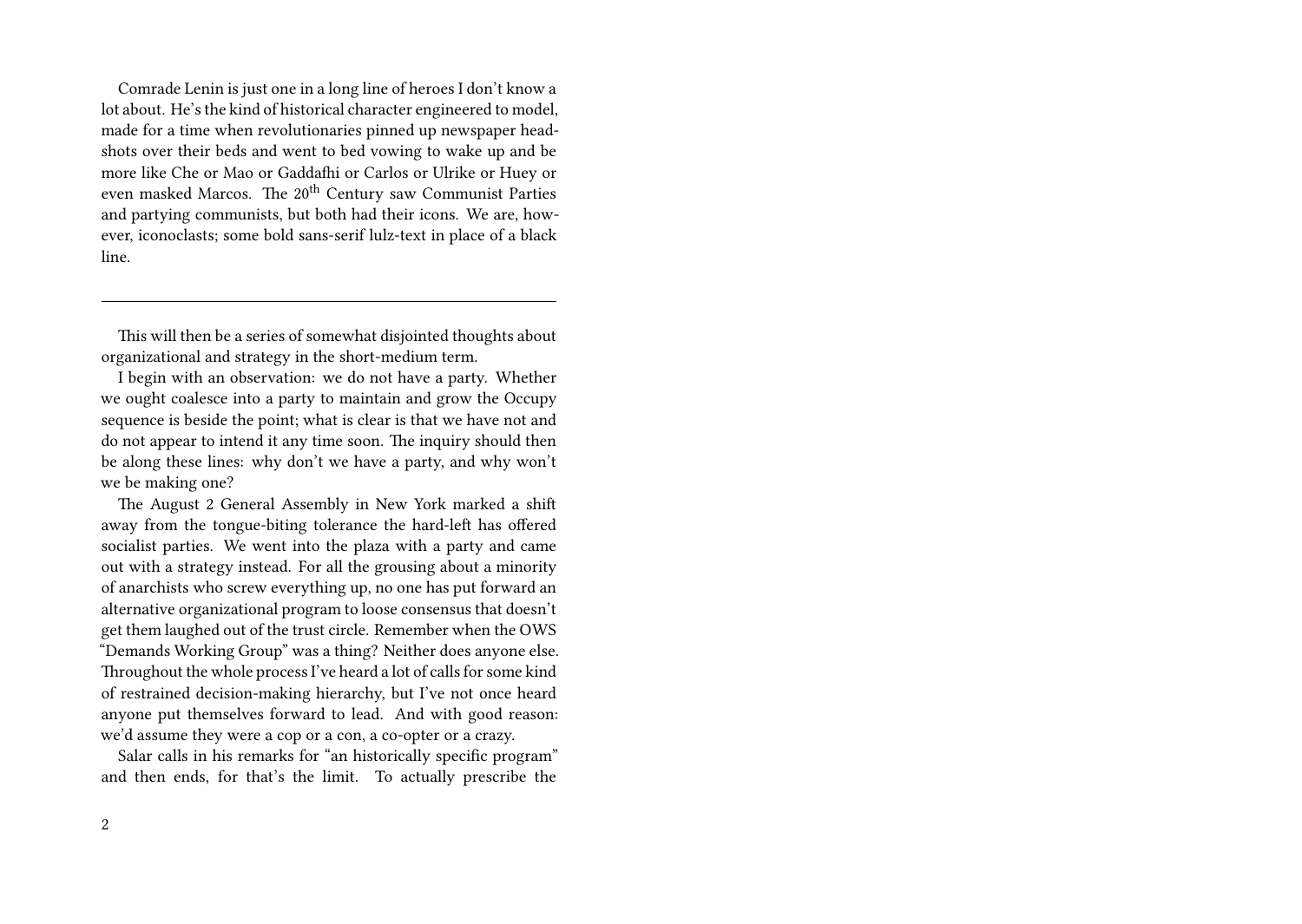program would be to misunderstand his relationship as a scholar and theorist to the actions in the street. These days no one is expected to command the army, conquer the dialectic, and conduct the marching band at the same time.

Todd's pedantic article is a perfect example of why we should be careful not to be too careful. Revolution is not a genie lying dormant since 1917 in the right underused library book. By the end of his statements, he has reduced the goal of the discussion to sparking another sustained examination of the strengths and weaknesses of the Russian Revolution. If this is accomplished "then we will have done our jobs." As a scholar, perhaps this is the case - I wouldn't know, I'm not a specialist in the field – but no revolutionary's job is done with the raising of awareness or debate.

It seems worth noting that the badge-check gate at Left Forum, where Salar and Todd gave their remarks, was stormed by marchers under an "Occupy" banner, who went around the conference beseeching participants to join them at Zuccotti Park only a couple blocks away rather than deliberate about the future of the occupation inside an expensive event. Some joined, most did not.

Revolutionary theory should inform our behavior in the streets, but certainly no more than our experiences in the streets should inform our theory. It has been astonishing to see how disciplined, creative, but most importantly, intelligent, I've seen crowds be during this sequence. Much has been made of Twitter's role in aiding in the coordination of demonstrations, but there's been less said about the amount of capital invested in making these activists strong post-Fordist workers. The same traits that the "knowledge economy" valorizes (spontaneity, ambition, self-organization, quick always-on communication, working in teams) are what have enabled the occupations to take hold in the particular form that they have. "Idle chatter" between workers was a threat on the Fordist production line, now it's a site of capture. We're trained to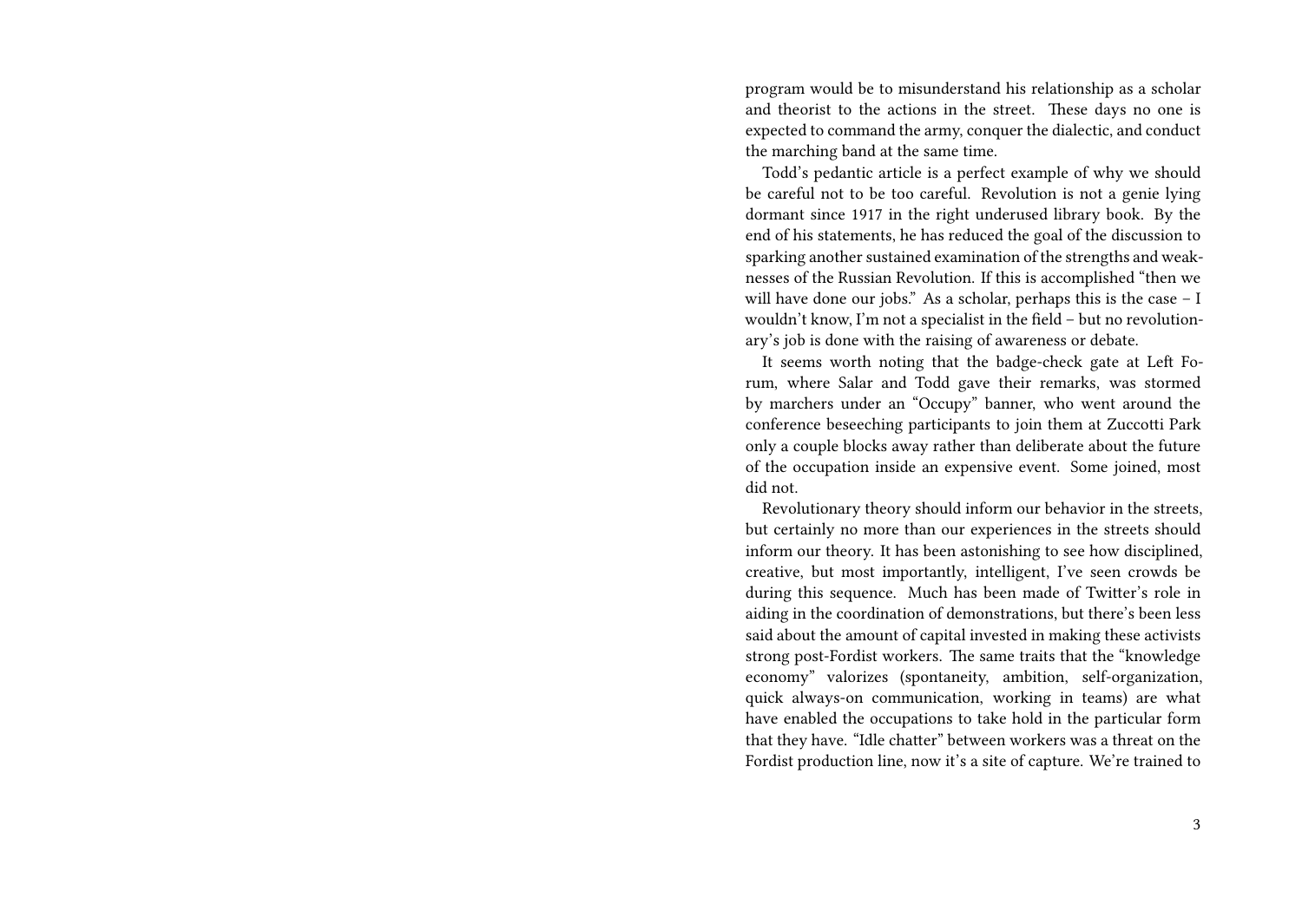do it. Of course the revolutionary workers went to look for Lenin at the crucial moment – but would we?

A historicized analysis has to take capital's role in the production of subjectivity seriously, not as a spell to be undone or a veil to be lifted, but as a material element of a revolutionary situation. Capital births its own very specific gravediggers; or, to do some violence to a couple of sage koans: you don't go to war with the army you want, but if you try sometimes, you just might find, you go to war with the army you need.

If capital really wanted to cripple Occupy, it could stop producing Adderall. But it can't.

This raises a couple questions I want to address. First: its relation to the Lenin quote that begins both this piece and *State and Revolution*, and second: what it has to do with a party. These are the same question.

1.

Lenin is writing of Marx, but a better contemporary example might be Cornel West's description of anti-apartheid militant Nelson Mandela's rehabilitation in Occidental eyes as "Santa-Clausification." And he's not even dead.

Capital must grow to survive – we all agree on this. That means subsuming new spaces of human activity, a literal and figurative colonialism. Over time, there are fewer and fewer spaces left to invade, but the need for growth doesn't diminish. There are a few options, one of which is to colonize and extract value from the future through the innovation of financial products and the growth of student debt. But capital inevitably faces what Alberto Toscano describes as a double bind, having to encourage thought and behavior that is not yet necessarily in its interest. *The Matrix* popularized this line of thought when the writers had to find a way to explain why revolution was still possible in a reality completely manufactured by malevolent machines: if it weren't, the whole program wouldn't work. A circus needs tigers.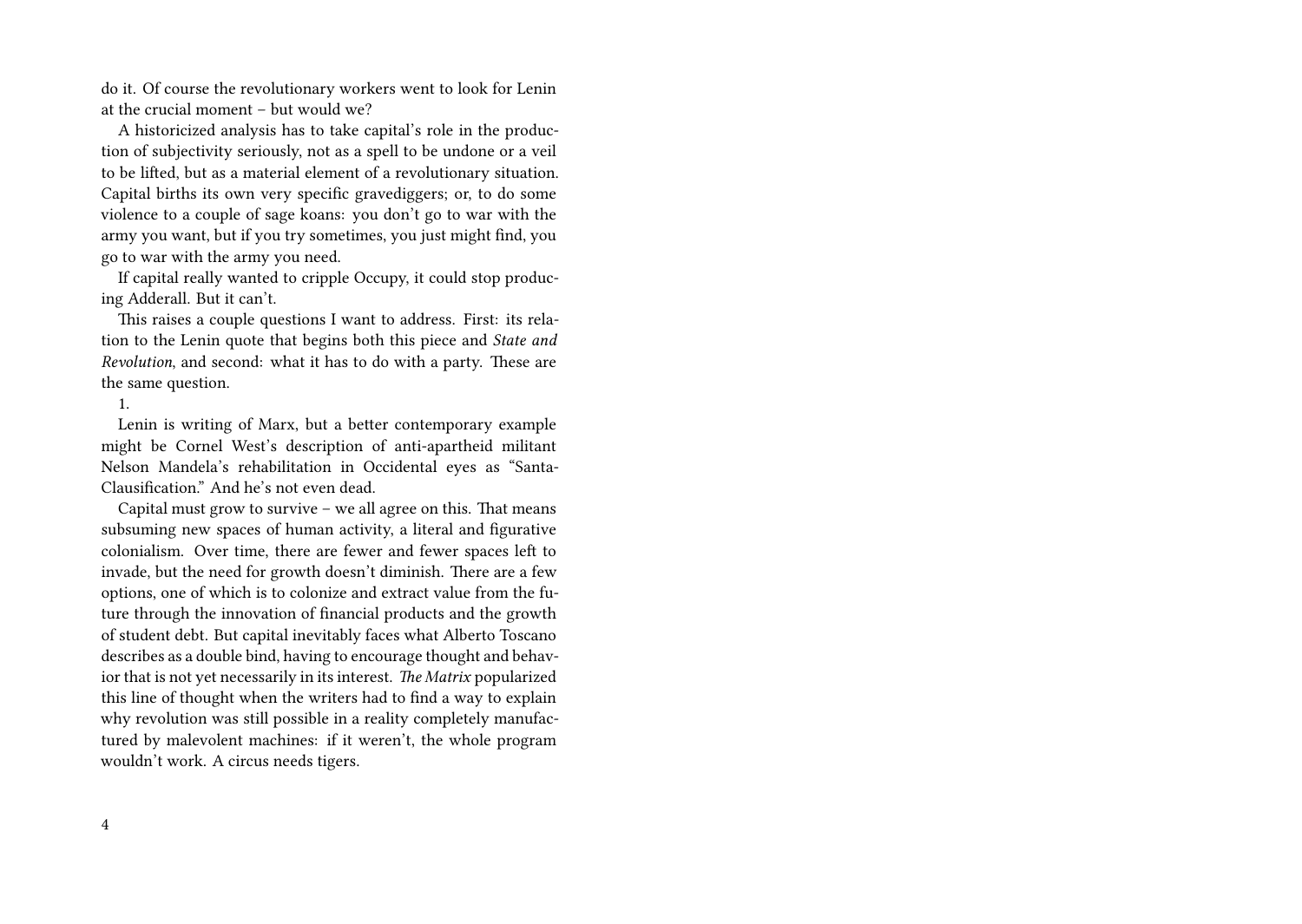To return to my original question: we won't be having a party because, like a goldfish looking for a glass of water, we already have one – we are a party to the capitalist state. The CP is organized but riddled with contradiction, always trying to run and untie its own shoes at the same time. Within the party of capital, the Left is just one of dozens of esoteric millenarian sects devoted to the wider organization's self-destruction. Not predetermined, but foretold in a great many languages and codes.

Sabotage occurs from the inside, with and to the equipment at hand. To put down our tools – either in search of the perfect working class organizational "sword" or to wedge our hands in the gears – would be *to put down our tools*. A militant policy of stopping capital's flows leaves you standing in the middle of the street hugging a truck's bumper. But grab a few reflecting vests and a few signs and suddenly you're directing a column of speeding steel.

In Hribal's book about animal resistance, he details the difference between refusal and sabotage. Apparently, performing animals about to go on rampages are very good at pretending nothing is wrong, and going along with the show as planned before snapping at the crucial moment. The story of the tiger who attacks his trainer is always already part of the show, or it wouldn't be much of a show at all. So why refuse to go on when you can practice that bit where they put their head in your mouth?

What will be the importance of Lenin in the next two years of anti-capitalist revolutionary struggle? I don't know, but I expect it will be minor on an absolute scale. If it's as large as the temporary interest in Marx that preoccupied *The Economist* for a few weeks during the height of the housing crisis, I would be surprised, and that's still relatively minor. The problem isn't that Lenin is an empty symbol of revolution, but that the Left has a lot invested in his symbolic meaning, while our enemies have almost nothing. We have little to gain and a lot of time to lose – it's a sucker bet. But things change; maybe they'll do a biopic. Leo DiCaprio with a furrowed brow, a sharp goatee. Let them print the posters.

The recuperation Lenin describes definitely still happens – most notably in Apple's "Think Different" series, an almost comically textbook application of the theory – but methods must develop with the growth. While Marx could be exclusively "hounded" in his lifetime, today's capitalists don't have that luxury. But revolutionary affect is a dangerous space for a capitalist to tread – if it weren't, the program wouldn't work. No risk, no reward. Unleash the chaos.

His own subsumption didn't have to come into Lenin's decision calculus as a leader. He could reasonably believe his political program could advance faster than its appropriation. We no longer have that luxury; instead, we wonder what's going to be in Ben and Jerry's Occupy flavor. And I'm not just talking about the formal subsumption of revolution either – using at-hand pitchforks and buying guns and relying on rentiers like Twitter, Livestream, and Kickstarter are three different things. I'm talking your-faceon-a-t-shirt-while-you're-still-alive shit. Appropriate or be appropriated. We don't need more icons, we need more black lines.

2.

Passive voice is nearly always a hint to look closer, to find the subject. Who is the subject in "Anarchy Symbol Updated To Appeal To Today's Teens?" The answer to the joke about the limits of capital's ability to subsume its own antagonists is repetition in a flat voice: *Sell anarchy!* Sell anarchy. And by who else but a brand that had hit the limit of sexploitation advertising, accidentally associating themselves with the desperation that underlies the appeal. Who updates the anarchy logo? The market does.

Witness Levi's having to pull an ad because of the Tottenham riots. It ended up coming off in context as a really strong propaganda short-film in favor of generalizing the unrest. One of the arguments against partyless organization and spontaneous action is that there is no time to craft a message in advance. But here it was, off the air but in the YouTube bloodstream, perfectly calibrated. After all, you can't *just sell people jeans* any more. That no